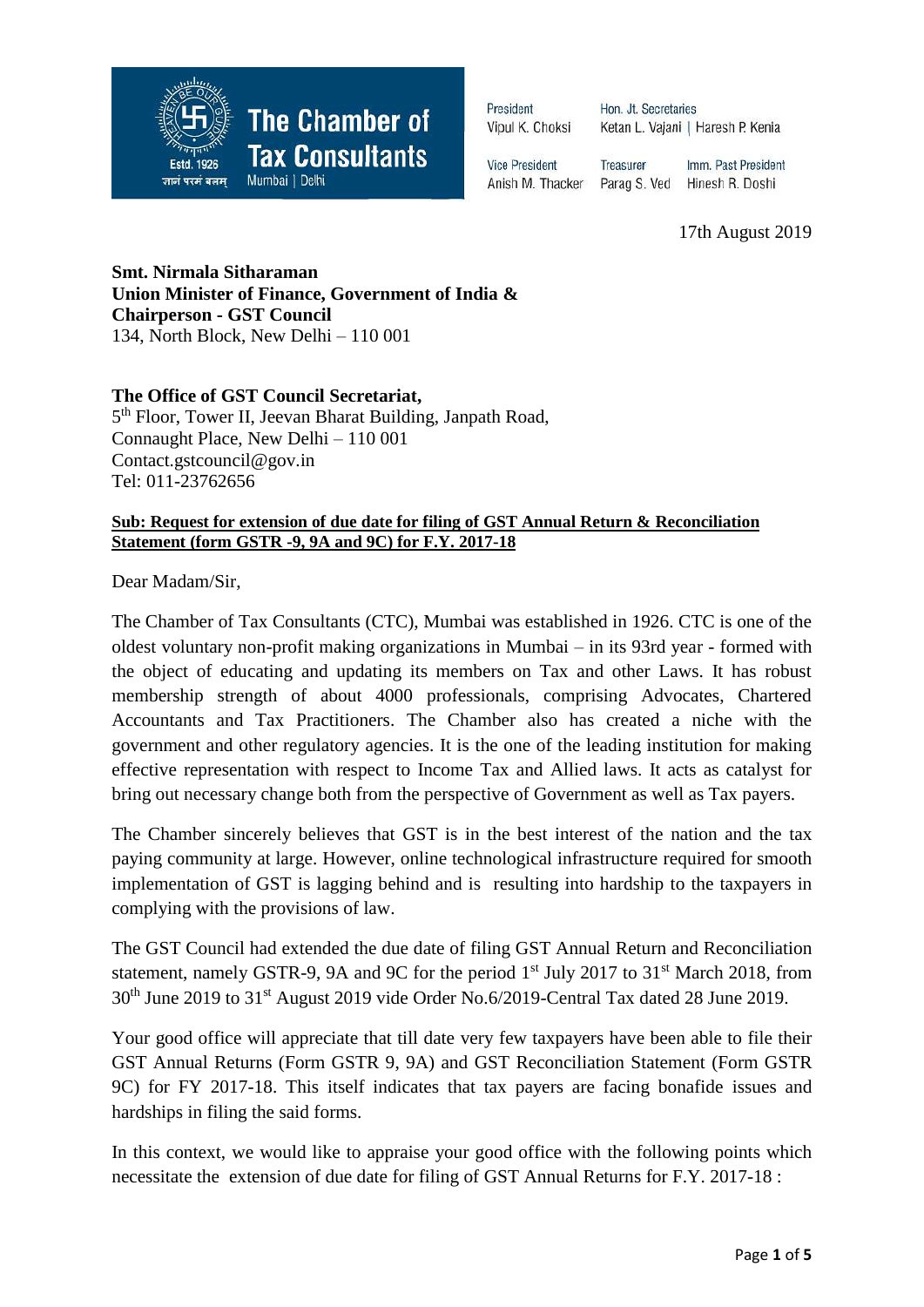## **1.0. TECHNICAL ISSUES :**

- 1.1. We would like to highlight that the GST portal technical issues, due to which the extension was granted earlier are still persistent. Some of the instances are as follows:
	- a. In many instances, the Json file required for offline preparation of  $GSTR 9$  is taking more than 1 hour for generation, though site states that it would take 20 minutes.
	- b. There are lots of issues faced by a taxpayer while downloading Json file from the GST portal and then uploading the same in offline utility tool. Many errors such as 'Download in process. Please check after 20 mins', 'File generation is in progress, please try again after some time' are being faced.
	- c. The Json file of error report generated post uploading of GSTR 9C does not provide any error details. Since the system is unable to provide the details of the error, the taxpayer is not able to identify the exact reason as to why the Json file is not getting processed successfully.
	- d. The digital signature of auditor who is certifying the reconciliation in GSTR  $-9C$  is not getting signed. It was observed that one of the solutions for error was that of downloading Note pad++ and thereafter making manual change in utility folder of GSTR-9C. We request you to kindly address the issue by way of either updating the utility or publicizing technical options in case of difficulties in digitally signing the file.

# **2.0. CONTINUOUS CLARIFICATIONS FROM GOVERNMENT AND GST PORTAL REGARDING FILING OF GSTR 9 & GSTR 9C**

- 2.1. We would like to highlight that there have been significant clarifications in the form of press releases, GSTN advisory notes which have been issued in recent past which clarify certain positions qua filing of GSTR 9 & GSTR 9C. Few examples are narrated below:
	- Clarification regarding Annual Returns and Reconciliation Statement Posted On: 03 JUL 2019 5:03PM by PIB Delhi
	- Advisory note on filing of GSTR-9 by GSTN in June 2019
	- Advisory note on filing of GSTR-9C by GSTN in June 2019
- 2.2. Thus, in such an event of constant clarifications, the auditors and tax payers would require some additional time to arrive at a conclusion with respect to correct reporting in GSTR 9 & GSTR 9C. Having made available latest clarification on  $3<sup>rd</sup>$  July, industry at large is of the opinion that a conclusive GST audit cannot be accomplished till  $31<sup>st</sup>$ August 2019.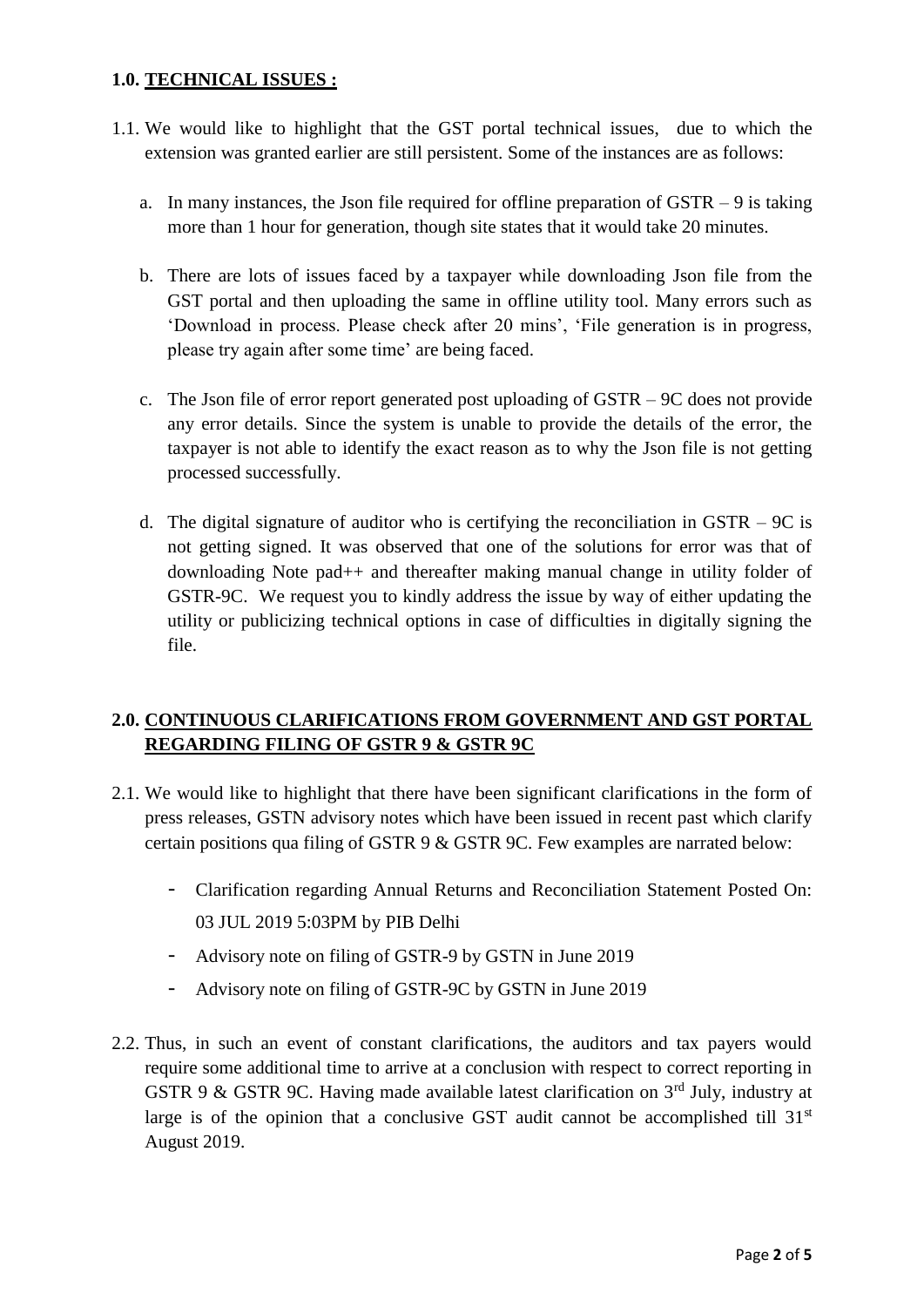## **3.0. ADDITIONAL DETAILS TO BE COMPILED FOR IN THE ANNUAL RETURNS**

- 3.1. It was expected that the data to be filled in Annual Returns would flow from monthly returns filed by taxpayer i.e. GSTR-3B and GSTR-1. Given below is a list of details which the taxpayers had not compiled while filing monthly returns but are required to compile at the time of filing Annual Returns:
	- a. Details of ITC availed as declared in returns filed during the financial year (GSTR 9, Para 6)

While filing monthly GST 3B returns, taxpayer was required to provide details of ITC availed in para 4 with following break up:

- *(A) ITC Available*
	- *(1) Import of Goods (2) Import of Services (3) Inward supplies liable to reverse charge (4) Inward supplies from ISD (5) All other ITC*

In GSTR-9, the ITC availed as per returns to be given with following break up:

*6B. Inward supplies (other than imports and inward supplies liable to reverse charge but includes services received from SEZs)*

*6C. Inward supplies received from unregistered persons liable to reverse charge (other than B above) on which tax is paid & ITC availed*

*6D. Inward supplies received from registered persons liable to reverse charge (other than B above) on which tax is paid and ITC availed*

*6E. Import of goods (including supplies from SEZ)*

*6F. Import of services (excluding inward supplies from SEZs)*

*6G. Input Tax credit received from ISD*

*6H. Amount of ITC reclaimed (other than B above) under the provisions of the Act*

**The above detail needs to be provided with further sub - categorization into Inputs, Input Services and Capital Goods.**

Taxpayers were not required to give such details while filing monthly returns. Compilation of above referred details is time consuming.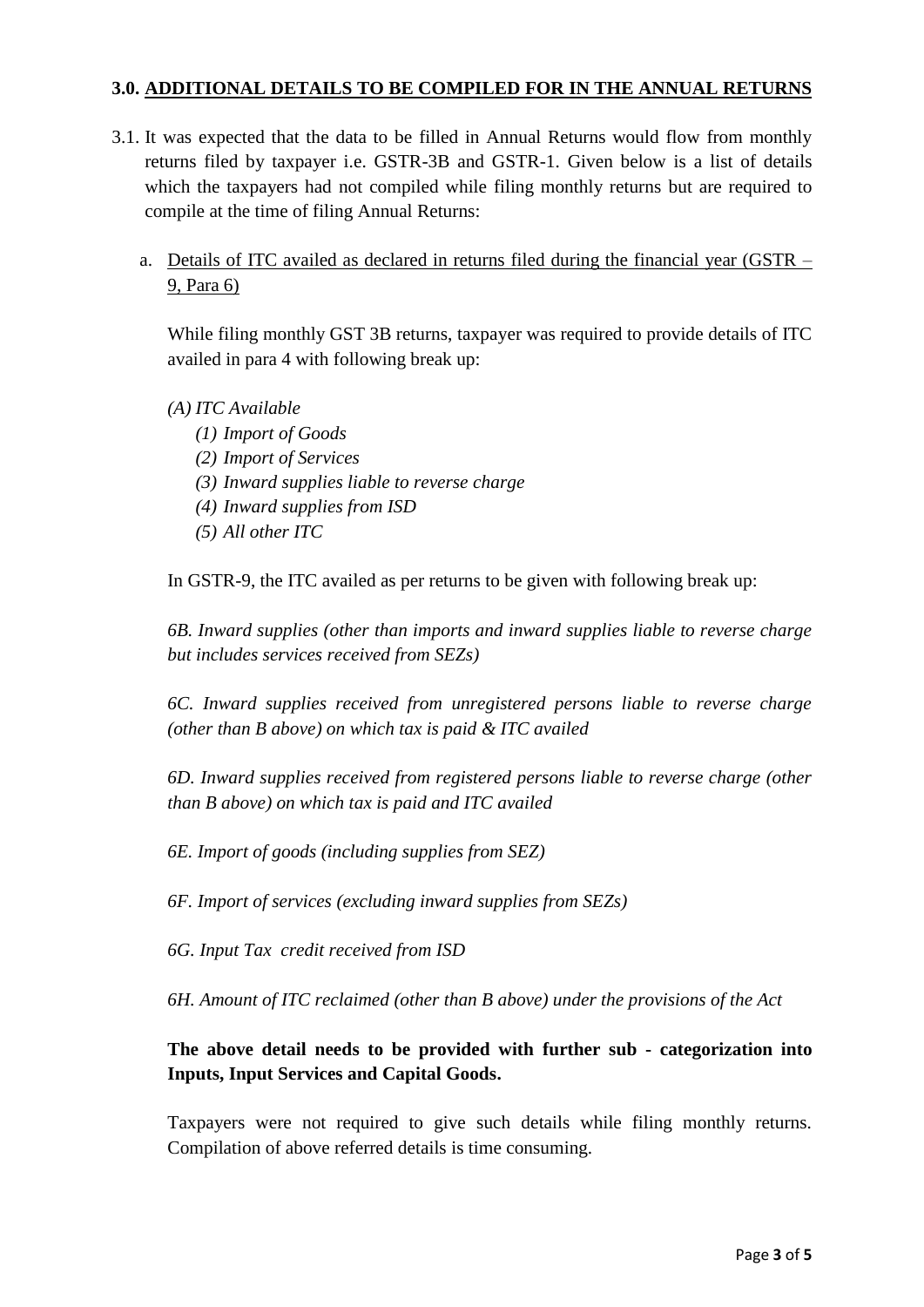# b. Other ITC related information (reconciliation between ITC availed as per GSTR-3B and GSTR-2A (GSTR – 9 Para 8)

The form auto populates figures reflected in GSTR-2A and compares with ITC availed through monthly GST returns by taxpayer.

It was clarified by CBIC that the figures from GSTR-2A which is auto populated in GSTR-9 does not include ITC of those invoices wherein supplier has filed monthly returns after 30 April 2019.

It may be noted that GSTR-2A downloaded from GST portal is updated till the date of download. **Taxpayers cannot download GSTR-2A which provides details for as on 30 April 2019**. Thus, taxpayers are not in position to do reconciliation and understand as to for which invoices the differences are arising.

We request you to either enable taxpayers to downloaded line wise details of figures arrived from GSTR-2A or to remove respective Para from the form.

c. HSN wise summary of Inward Supplies (GSTR – 9, Para 18)

Since HSN wise details of inward supplies was not required for filing of monthly GST returns, many taxpayers have not maintained it. F.Y. 2017-18 being  $1<sup>st</sup>$  year of implementation of GST, we request to remove this requirement from the form as compiling of said details is time consuming.

d. Reconciliation of ITC declared in Annual Return (GSTR9) with ITC availed on expenses as per audited Annual Financial Statement or books of account (GSTR – 9C, Para IV, Table 14)

Taxpayers do not maintain expense head wise ITC accounts. Form-GSTR 9C requires – expense wise eligible and ineligible ITC details. You will appreciate that compilation of these details almost requires re-writing of ITC accounts. This is indeed cumbersome and time consuming for taxpayers.

F.Y. 2017-18 being  $1<sup>st</sup>$  year of implementation of GST, we request to remove this requirement from the form or grant sufficient extension.

## 4.0. HEAVY RAINS AND FLOOD LIKE SITUATION

4.1. You are aware about heavy rains and flood like situation in various parts of India (Kerala, Karnataka, Western Maharashtra, Gujarat, Uttarakhand etc.). It has brought the life of affected people at standstill. The tax payers located in such areas would not be in position to file Annual Returns on or before due date. It will expose them to penalties for delay in filing Annual Returns.